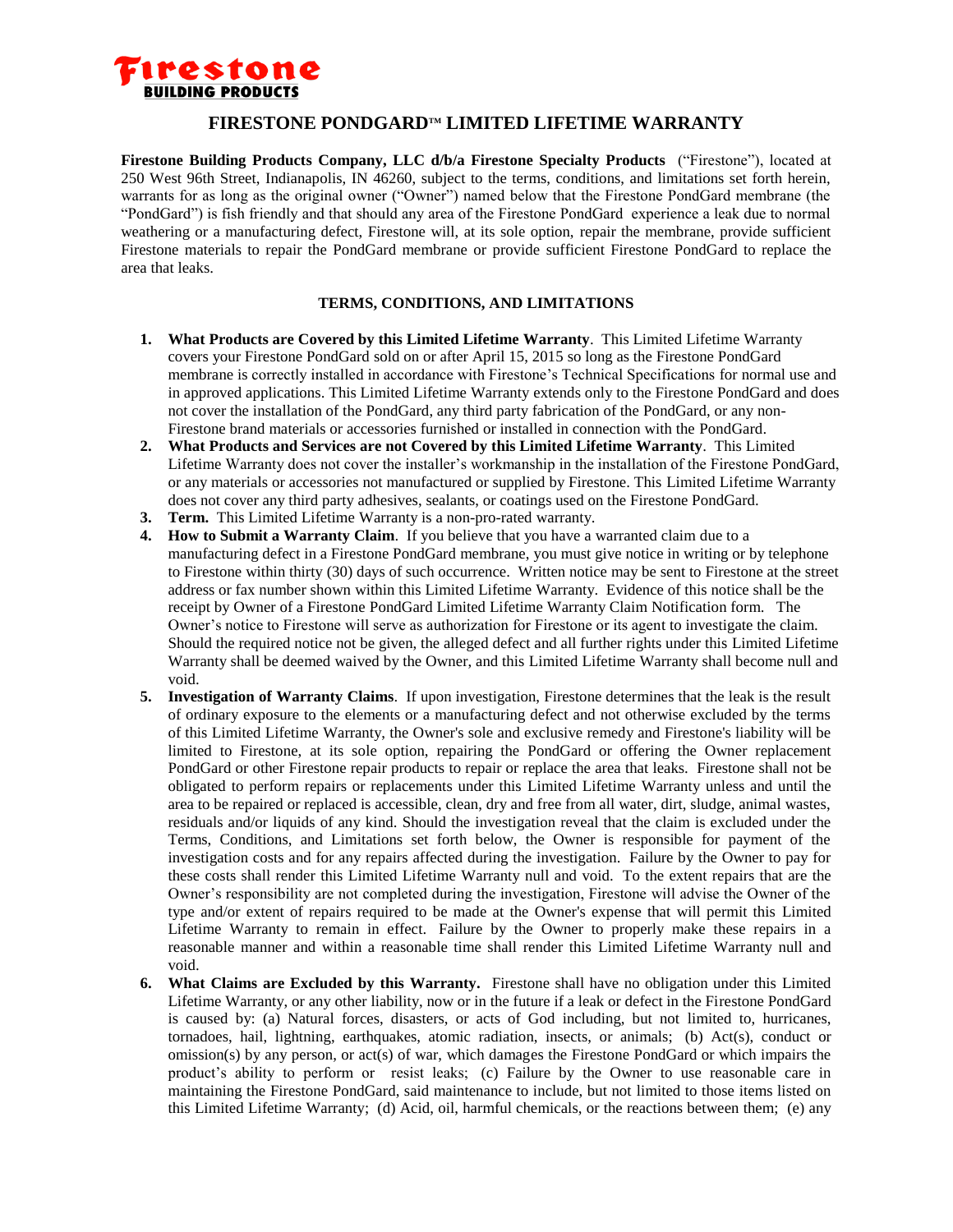

atypical atmospheric conditions or weather, which damages the PondGard, or which impairs the PondGard's ability to resist leaks; (f) any penetrations, alterations or repairs to the PondGard not approved in writing by Firestone; (g) improper site preparation or covering materials, or improper application or installation; (h) excessive pressures or stresses from any source; or (i) any product not furnished by Firestone.

- **7. Exclusive Remedy and Non Assignability**. The Limited Lifetime Warranty on the PondGard herein is given in lieu of all other warranties, either expressed or implied, and by accepting delivery of the PondGard, Owner waives all other warranties and/or remedies, except those specifically granted hereunder. This Limited Lifetime Warranty is extended to the Owner and is non-transferable and nonassignable and there are no third-party beneficiaries to this Limited Lifetime Warranty. This Limited Lifetime Warranty becomes an obligation of Firestone only upon receipt of full and final payment for the PondGard and execution by a duly authorized representative of Firestone.
- **8. No Waiver**. Firestone's failure to enforce any of the terms or conditions stated herein shall not be construed as a waiver of such provision or of any other terms and conditions of this Limited Lifetime Warranty.
- **9. Choice of Law.** This Limited Lifetime Warranty shall be governed and construed in accordance with the laws of the State of Indiana without regard to the conflicts of laws thereof.
- **10. Handling of Disputes**. In the event of a dispute, controversy, or claim between the Owner and Firestone concerning this Limited Lifetime Warranty, the Owner and Firestone agree that neither party will commence or prosecute any suit, proceeding, or claim other than in the courts of Hamilton County in the State of Indiana or the United States District Court, Southern District of Indiana, Indianapolis Division. Each party irrevocably consents to the jurisdiction and venue of the above identified courts and waives any rights to challenge or otherwise raise questions of personal jurisdiction or venue in any action commenced or maintained in such courts.

THIS LIMITED LIFETIME WARRANTY SHALL BE THE OWNER'S SOLE AND EXCLUSIVE REMEDY AGAINST FIRESTONE, AND FIRESTONE SHALL NOT BE LIABLE TO OWNER OR TO ANY THIRD PARTY FOR ANY CONSEQUENTIAL, SPECIAL, INCIDENTAL, EXEMPLARY, PUNITIVE OR OTHER DAMAGES INCLUDING BUT NOT LIMITED LIFETIME TO CLAIMS FOR PERSONAL INJURY OR DEATH, PROPERTY DAMAGE, ENVIRONMENTAL DAMAGE, DAMAGE TO THE SUBSTRATE, OR DAMAGE TO THE CONTENTS OF THE PONDGARD. THIS LIMITED LIFETIME WARRANTY CANNOT BE AMENDED, ALTERED, OR MODIFIED IN ANY WAY EXCEPT IN WRITING SIGNED BY AN AUTHORIZED REPRESENTATIVE OF FIRESTONE. NO OTHER PERSON HAS ANY AUTHORITY TO BIND FIRESTONE WITH ANY REPRESENTATION OR WARRANTY, WHETHER WRITTEN OR ORAL. FIRESTONE SPECIFICALLY DISCLAIMS ALL LIABILITY, UNDER ANY THEORY OF LAW, ARISING OUT OF THE INSTALLATION OR PERFORMANCE OF, OR DAMAGES SUSTAINED BY OR CAUSED BY, MATERIALS NOT FURNISHED BY FIRESTONE. THIS LIMITED LIFETIME WARRANTY SUPERSEDES AND IS IN LIEU OF ALL OTHER WARRANTIES OR GUARANTEES WHETHER WRITTEN, ORAL, OR EXPRESS. FIRESTONE SPECIFICALLY LIMITS ANY IMPLIED WARRANTIES, INCLUDING WITHOUT LIMITATION, THE WARRANTIES OF MERCHANTABILITY AND/OR FITNESS FOR A PARTICULAR PURPOSE TO THE TERM OF THE LIMITED LIFETIME WARRANTY, UNLESS A SHORTER PERIOD IS PERMITTED BY LAW OR UNLESS A FULL DISCLAIMER IS OTHERWISE PERMITTED BY LAW. SOME STATES DO NOT ALLOW THE EXCLUSION OR LIMITATION OF INCIDENTAL OR CONSEQUENTIAL DAMAGES, SO THE ABOVE LIMITATION OR EXCLUSION MAY NOT APPLY TO YOU. THIS WARRANTY GIVES YOU SPECIFIC LEGAL RIGHTS, AND YOU MAY ALSO HAVE OTHER RIGHTS WHICH VARY FROM STATE TO STATE.

--------------------------------------------------------------------------------------------------------------------------------------------